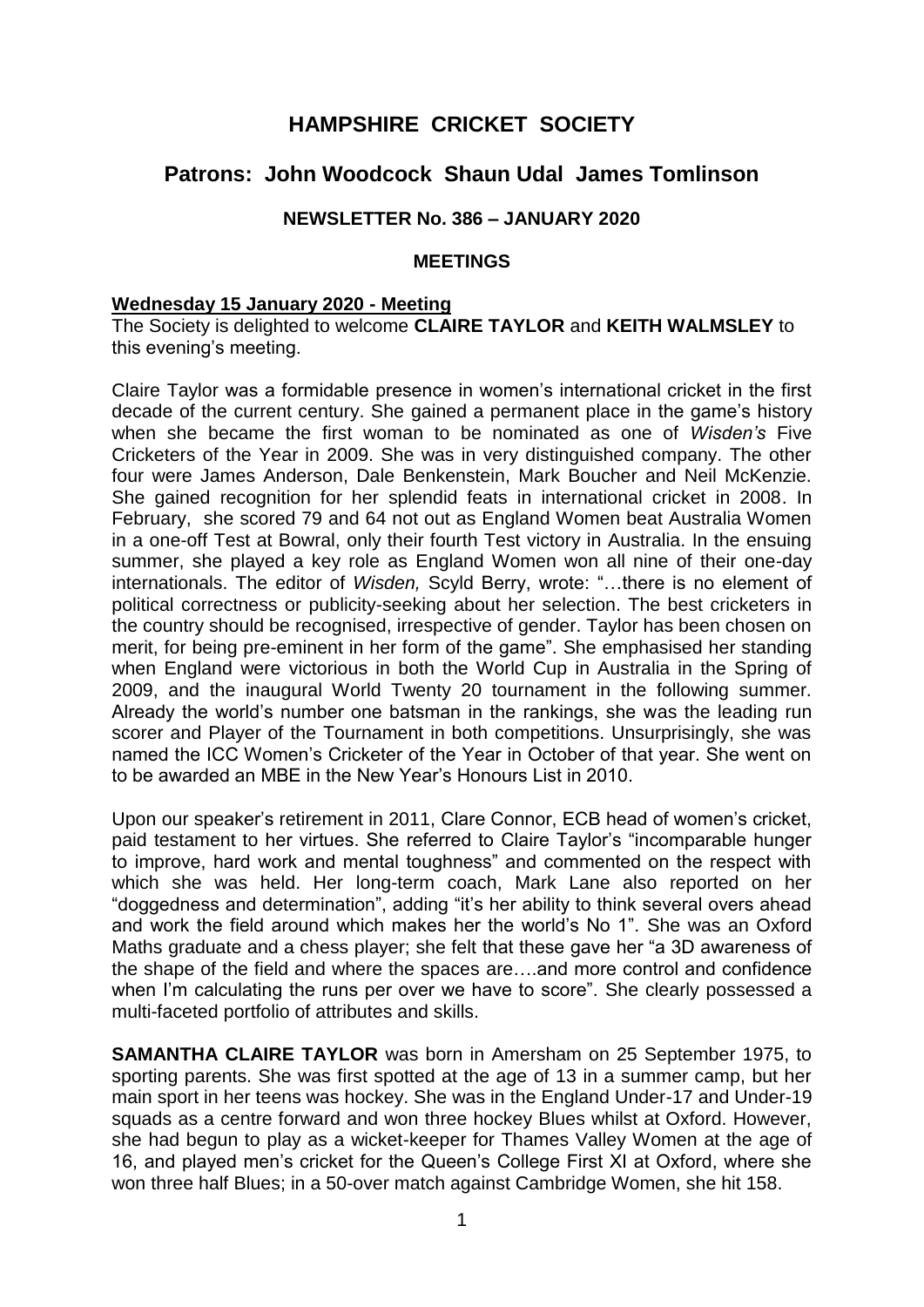Our speaker first gained international recognition in an ODI against Australia at Southampton's County Ground in July 1998. She played her first Test against India a year later and went on to play much of her career at international level until her retirement in 2011, appearing in 15 Tests, 126 ODIs and 27 Twenty20 matches. She is one of only five England women to score over 1000 runs in tests (1030 at the excellent average of 43.16), including four centuries; her highest score was 177 against South Africa at Shenley in 2003. She also averaged over 40 in ODIs, in which she scored 4101 runs. Her highest score was 156 not out against India at Lord's in 2006 - *this remains the highest individual score in any ODI, men and women, on the ground.* In her long career, she travelled extensively, playing in New Zealand (where she spent three seasons in domestic provincial cricket), Australia, South Africa, Sri Lanka, and India. That she scored so prolifically in all forms of cricket in all types of climate and conditions speaks volumes for her ability. The Society is very proud to welcome such a distinguished cricketer this evening.

Claire Taylor's presence this evening is due to our fellow guest, **KEITH WALMSLEY.**  The pair are both members of the Reading Symphony Orchestra**.** Keith has been a long-standing member of the Society who has supported our Annual Dinners for many years. He is now Chairman of The Association of Cricket Statisticians and Historians and will be explaining the work of the organisation, which is an integral part not only of English cricket, but the world game. He is a retired town planner, born in Middlesex but resident for over 40 years in Reading. He still wonders how in 1981 he failed to attend the one and only first-class match (Minor Counties v Sri Lankans - see page 4) ever played in the town. The editor, and other historians in Hampshire, have been very grateful to Keith in the past for his always willing response to queries. He is an exhaustive researcher, who has written several books, including one on the Australian Clem Hill, and others on some of the more esoteric, but always interesting, aspects of cricket's history, eg men who played in one firstclass match and clubs who played two matches (and even three) simultaneously.

#### **Wednesday 13 November 2019 - Report**

On his third visit to the Society, Grahame Lloyd provided members with a most joyous afternoon. In a combination of film, poetry, and song, he brought the saga of the "Sobers ball" – the one with which Garry Sobers hit Malcolm Nash for six sixes in an over at St. Helen's, Swansea in 1968 - to a conclusion. Not that the matter will ever be finalised. It is indisputable that the ball bowled by the former (who died of a heart attack last summer and addressed the Society in November 2018) is not the one auctioned by Christie's in London in 2006, and sold for £26,400. Their Catalogue claimed the ball was a Duke's. However, Glamorgan had an exclusive contract with a sports shop in Swansea for the provision of Surridge balls that summer. The whereabouts of the actual ball has been unknown for many years and it will never be found. Christie's Catalogue also alleged that three balls had been used in the over, but film footage shows that only one was used, a fact confirmed by the Glamorgan fielders, Sobers and Nash. The ball was bought by an Indian, who couldn't afford the statutory import duty. It therefore languished in Delhi Airport for 18 months before being sold on in that country. However, the new owner then arranged for the alleged ball to be auctioned at Bonham's in Chester in 2012. On the evidence provided by Grahame Lloyd, it was withdrawn. And that is where the story currently ends. Our speaker's search for the truth was no longer related to the ball itself; he concluded that it had disappeared years ago. His issue was that Christie's would not confirm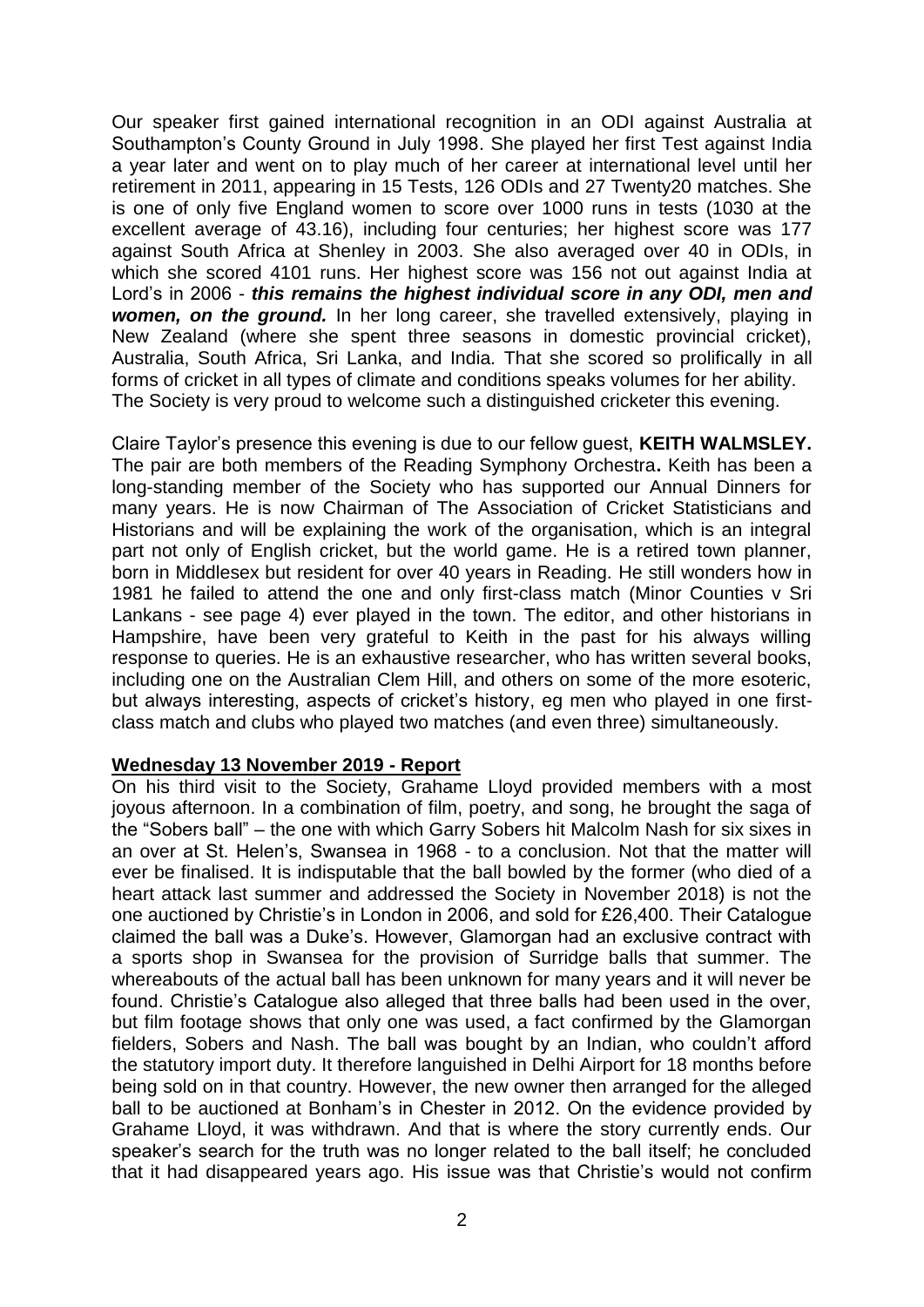they were wrong. Christie's have always claimed, rightly, that they have a Certificate of Provenance on the ball's authenticity signed by Sobers. However, the great West Indian was clearly mistaken. Most cricketers carry a variety of balls in their bags and Grahame Lloyd's conclusion was that he just identified the wrong one when he returned to Trent Bridge after the match. Strangely, the one man who could have confirmed the authenticity of the ball – Malcolm Nash – was never asked. At the end of the afternoon, our speaker asked his audience to join him in song by singing the chorus "Pure collectable gold but the truth must be told/The ball that was sold was not the ball bowled". It is small wonder that after such a riveting story and splendidly entertaining afternoon, there was much demand for our speaker's definitive book on the matter *Howzat-The Six Sixes Ball Mystery.* 

The afternoon also demonstrated that the Wednesday afternoon meetings at Test Valley Golf Club are very popular with members. There was a good audience, compatible with many at the Ageas Bowl. Many members partake of a meal beforehand, which inevitably enhances to the sociability of the occasion.

### **Wednesday 4 December 2019 - Report**

The evening began in sombre mood with the news that Bob Willis had died earlier in the day. Members stood in a minute's silence. Our speaker, Vic Marks, somehow found time to post his obituary for *The Guardian* prior to the meeting. In his inimitable manner, laced with whimsical humour, he lightened the mood with his own recollections of the great fast bowler. Willis had been his captain when our speaker made his test debut. He described how Willis' physique didn't match the template for a fast bowler; it was Heath Robinson-like. He possessed sparrows' legs, a pigeon chest inhabited by very few hairs and was seemingly devoid of any biceps. He didn't really have much time for the press, but joined the Sky team soon after his retirement and became renowned as a trenchant critic, at least on screen. There were stories aplenty of the cricketers of his era in the ensuing time. Inevitably, Brian Close, Ian Botham, Viv Richards and Joel Garner figured prominently. The former was one of the game's great characters. All four were imposing. He described how he enjoyed writing *Original Spin* after initially approaching the task with some apprehension. One of the differences between commentating and writing was that the latter needed to be more exact. He found that on checking scorecards etc, that he had been telling some stories in his speeches inaccurately over the years. Venues, dates, participants proved to be different than he remembered! He thought that he would be one of the last ex first-class cricketers to earn a living in the print media. He ended with comments on The Hundred. His big fear was that if young players were able to earn such large sums in the shorter game, they would have no incentive to become more rounded batsmen by working on their techniques for fourday or Test cricket.

Vic Marks' thoroughly entertaining speech set the scene for a most convivial meal, provided by the conscientious Ageas Bowl staff. Our speaker was only too pleased to speak to diners throughout the evening. It was a memorable occasion.

#### **SIR GORDON GREENIDGE**

The Society offers its sincere congratulations to Gordon Greenidge who was awarded a Knighthood in the New Year's Honours List for his services to cricket and the development of sport in Barbados.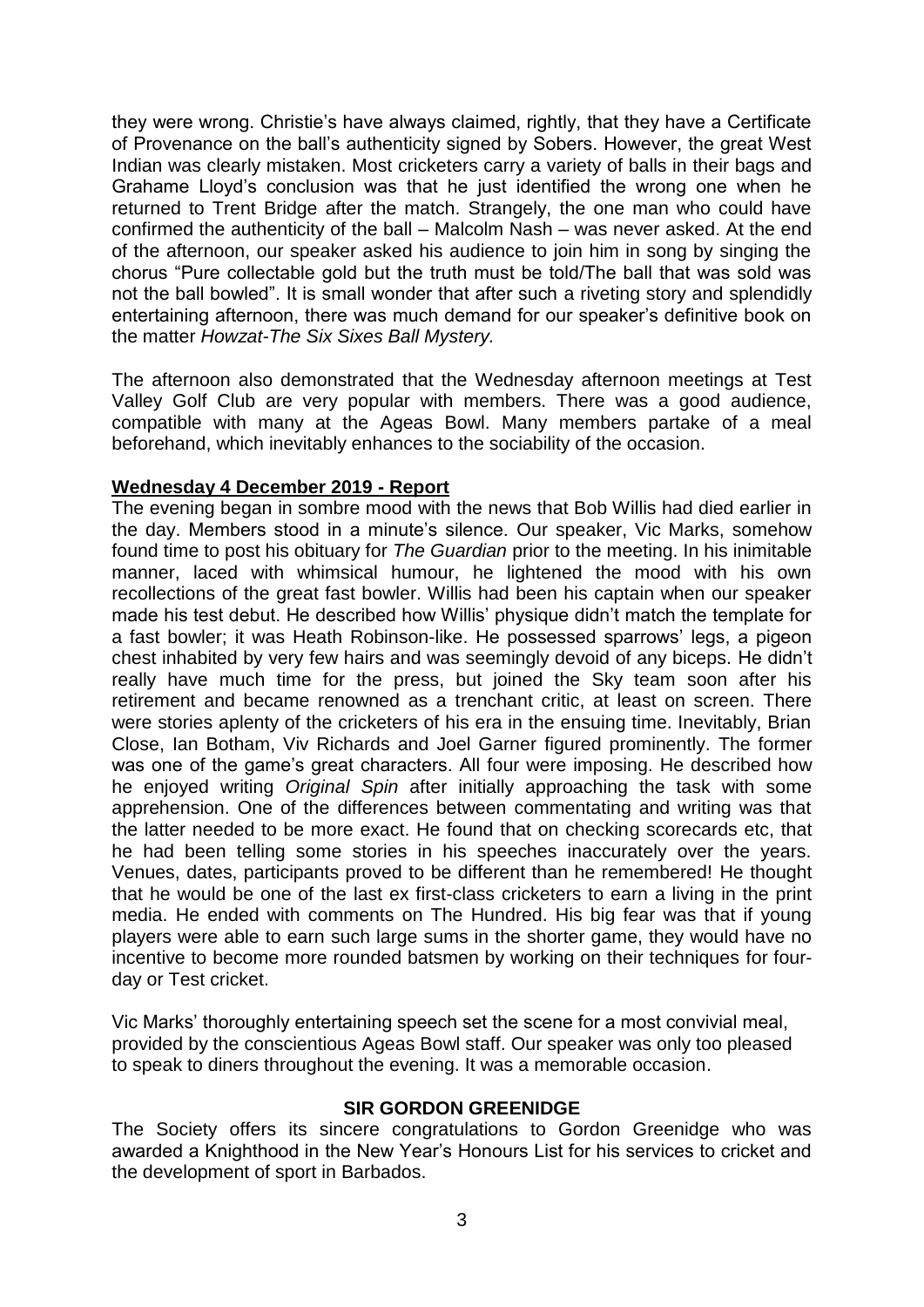The assiduous David Allen has found that 19 previous Hampshire players have been knighted since the club became a first-class County in 1864, but only two (Sir Francis Lacey and Andy Roberts) were specifically for cricket.

Stephen Saunders, Hampshire's foremost early 19<sup>th</sup> century historian, has found a further five men who were knighted and appeared for the County prior to 1864.

## **THAT FIRST-CLASS MATCH IN READING**

The Minor Counties side included Richard Lewis, who had the misfortune to spend all his career in the gigantic shadows cast by Barry Richards and Gordon Greenidge. In a drawn match, in which the final day's play was washed out, he distinguished himself by making 47 and 53 not out.

## **OBITUARY - MALCOLM HEATH**

Malcolm Heath, who played for Hampshire in their first Championship winning year in 1961, passed away on  $17<sup>th</sup>$  December, aged 85, after a long illness.

He left an indelible impression upon the Editor's memory when he first started watching Hampshire during that wonderfully nostalgic and unforgettable summer of 1961. It seems a world away now. The first match he watched was against Oxford University at Portsmouth in July. On a beautiful sunlit Saturday, Malcolm Heath, opening the bowling with Denis Baldry, helped reduce the undergraduates to 32 for four. The Light Blues possessed a very strong top order, comprising David Pithey (South Africa), Duncan Worsley (Lancashire), Abbas Ali Baig (India) and David Green (Lancashire and Gloucestershire). Fred Neate (Berkshire) and Green then effected a recovery. Heath returned to dismiss them both and later took the penultimate wicket. There then followed a breezy, last wicket stand before Heath took a fine running catch on the boundary at long off to give Alan Castell his first wicket in first-class cricket. It proved to be the last ball of the day. The University were 313 all out, Malcolm Heath having taken five for 78.

Late in the season, at the end of August, the Editor was taken to see the Australians at Southampton. Neil Harvey was one of his heroes at the time and was not out 70 on Saturday night. To mixed emotions, Heath castled the great Australian early on Monday morning. He batted, left-handed, later in the day. His tall frame, he was six feet five inches tall, had the effect of making his bat look impossibly small.

He claimed 63 wickets (avge. 26.73) in that golden summer. He formed part of a three-pronged pace attack with Derek Shackleton and "Butch" White, giving way to Mervyn Burden and, towards the end of the season, Alan Wassell, if the wicket was receptive to spin.

It was a sad moment in post-war Hampshire cricket, when he was forced to retire from the game, owing to a hip injury, at the end of the following season when still only 28 years of age. Malcolm Brewster Heath was born in Ferndown on 9 March 1934. He made his Hampshire debut in 1954 and in his fifth match dismissed Sir Leonard Hutton in both innings, at Bournemouth. He made quiet, but steady, progress in the next two years before finally making his mark with 76 wickets (avge 27.06) in 1957, gaining his County Cap in the process.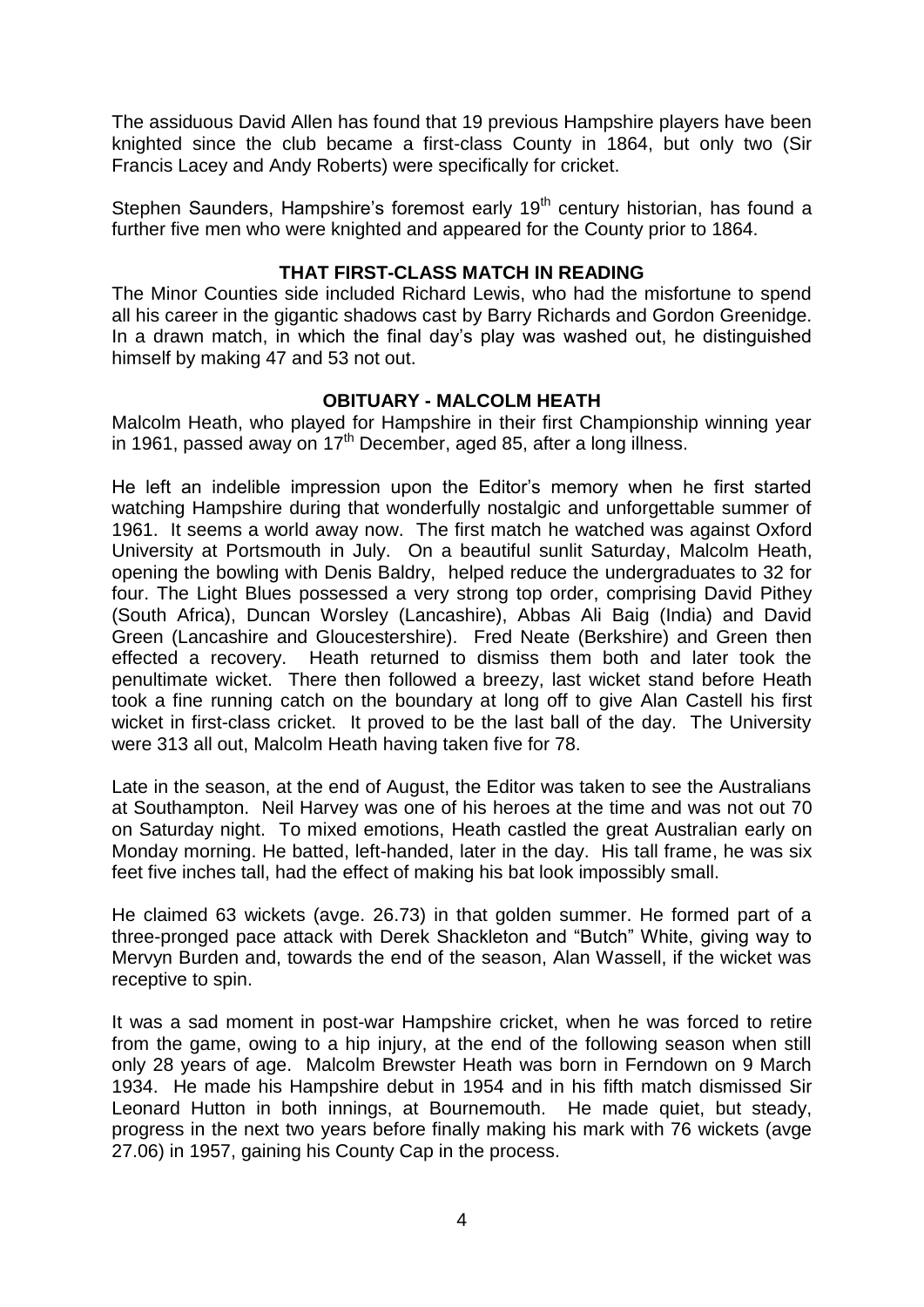The following year was, at that stage, the most successful in Hampshire's history. They headed the Championship for most of the summer and eventually finished runners-up. Taking over from Vic Cannings with the new ball, Malcolm Heath excelled with 126 wickets (avge 16.42). He produced career best figures of  $8 - 43$ (13 – 86 match) against Sussex at Portsmouth. He also bowled unchanged (taking 13 – 87) with Derek Shackleton (7 – 88) in that remarkable match against Derbyshire at Burton-on-Trent, when 39 wickets fell on the second day. Heath and Shackleton were trumped by Cliff Gladwin, Les Jackson, and Derek Morgan. Hampshire were bowled out for 23 and 55 and were defeated by 103 runs. Their Championship challenge ended as a result. 1958 proved to be his best season. He continued to take wickets consistently but the advent of White and the injury which eventually ended his career, stopped him from repeating his high attainments of that summer. He was a wholehearted bowler with fine control of pace as his final career haul of 527 wickets (avge 25.12) will testify.

He was something of a totemic figure in Hampshire's post-war history. He was the first bowler of genuine pace to emerge since the 1930s. In Heath's first match, Neville Rogers, fielding at forward short-leg, rubbed his hands on seeing a ball rear at a Leicestershire batsman. It was the first time he had stood in the field and seen an opposing batsman duck away from a Hampshire bowler. It was sometimes said that he lacked the killer instinct of the genuine fast bowler. However, perhaps aware of his body's frailties, he always bowled conservatively. He also felt that cricket was a game to be enjoyed and always claimed that he played in a golden age, of which he was very proud.

With his contemporary, Mervyn Burden, he was one of cricket's most natural number elevens. His run aggregate (571– avge 5.08) only just exceeded his wicket tally. He also held 42 catches. Following his retirement, he played club cricket for Scarborough and worked for Guinness.

He addressed the Society with his great friend, Somerset and Durham's Ken Biddulph, on 27 September 1989 at The Polygon Hotel, Southampton (see below). The pair brought to life the great characters during their playing career. They talked for two hours without a break and the Newsletter report concluded that nobody would have minded had they carried on until midnight.

#### ---------

In the early years of the Society, the famous cricket writer, E M Wellings, lived in Basingstoke and was a regular contributor to the Newsletter. In the edition for the above meeting, he wrote about Malcolm Heath's early days in the game:-

In 1948….it was primarily the blight of English bowling that persuaded *The Evening News* in London to take up Alf Gover's suggestion by financing a coaching scheme. It was open to all youngsters of school age within reach of Gover's indoor school at Wandsworth, who would not otherwise have professional coaching. Some 1,200, recommended by their school masters or youth club leaders, came for a trial. From those, 150 were chosen for coaching once a week throughout the winter months.

Among the early boys in the scheme were Malcolm Heath and Ken Biddulph. Heath was indeed the first to join a County. Sometime in the New Year, the best of the boys showed their skills one Sunday under the eyes of representatives of the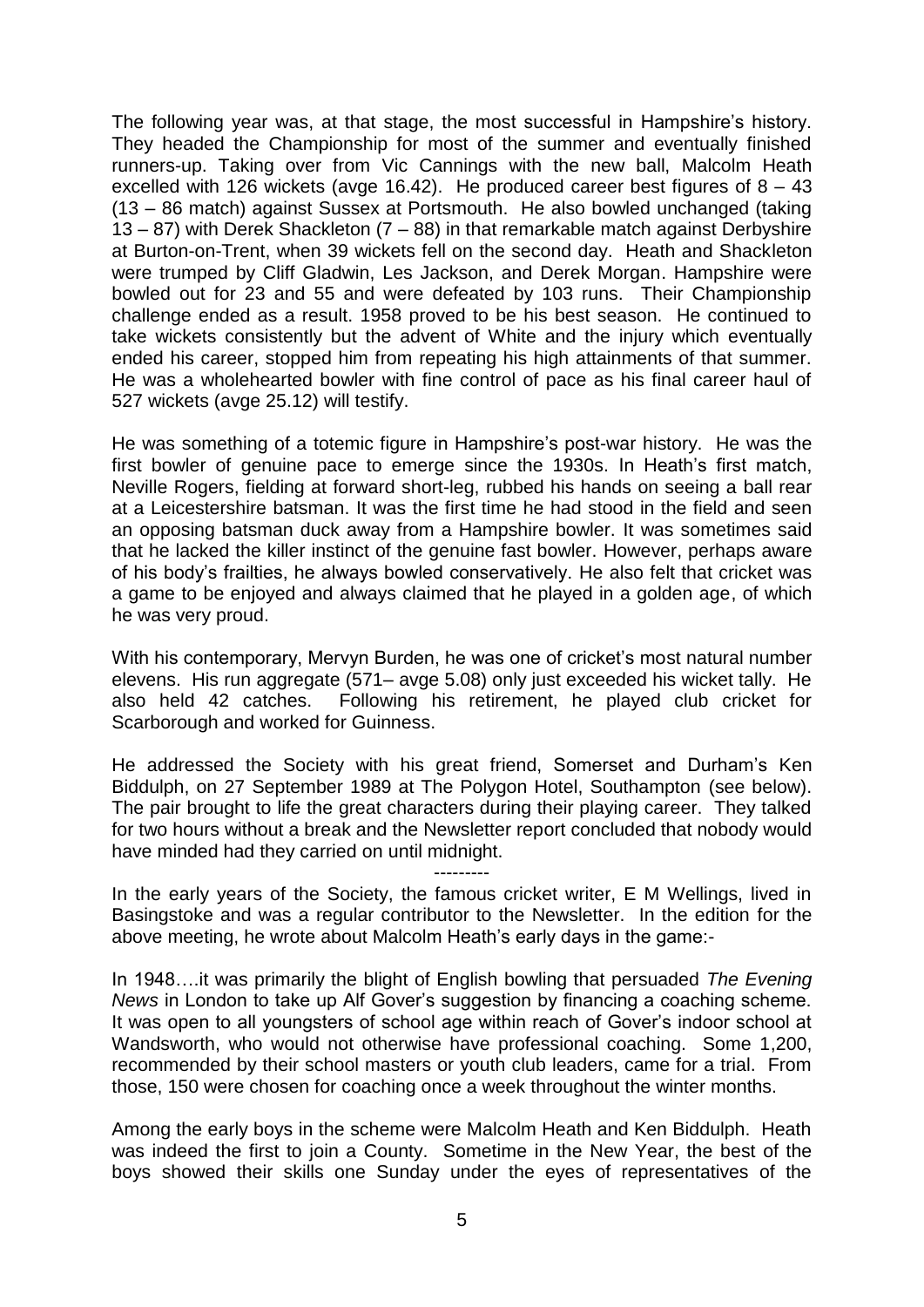southern counties. Desmond Eagar quickly signed on Heath. His mother was not sure about cricket as a profession for Malcolm. I remember her phoning me to ask about it. She had a beautiful speaking voice, better than many on the BBC today. And I remember her concluding that he might just as well have a crack at it, saying "I don't know what else he could try, except plumber's mate".

### **KEN BIDDULPH AND STEPHEN CHALKE**

Ken Biddulph went on to gain an unwitting place in cricket's social history, for it was he whom Stephen Chalke approached for coaching to improve his game in September 1993, four years after the former's appearance at the Society's meeting. Their conversations after each half hour coaching session provided the catalyst for Fairfield Books' (Chalke's own company) prolific output of 42 books, of which Chalke wrote 19, in 23 years. It had proved, as per the title of one of his books, *A Long Half Hour*. He revolutionised cricket writing, his subjects' reminiscences providing a social history of the game in the last 130 years. Each book was of the highest quality, in terms of presentation and content. No summer was complete without one of their newly published books. Through Stephen Chalke's unstinting efforts, Fairfield Books developed a very loyal following. Every reader will have their favourite. His final work, an autobiographical *Through The Remembered Gate,* would be on any shortlist for the best cricket book of 2019.

## **A ONE AND ONLY by Sticky Wicket**

I have a recurring cricket dream. I am playing before a full house at Lords, the tea interval is over and my teammates are back on the field of play. The first ball after tea is bowled and the batsman hits the ball high in the sky towards square leg. I should be fielding at square leg but am still in the changing room and either cannot find my boots, they are split and unwearable, or more likely, I have not finished my plate of cake and sandwiches.

I could only dream of playing a first class game of cricket, at Lords or anywhere else, due to a lack of cricketing ability, but an erstwhile school friend, Neil Thomas Moffatt, has achieved that dream. We were pupils at school in Oxford where Tom excelled at rugby, basketball and cricket. It was probably his sporting ability rather than his academic prowess that earned him a place at Fitzwilliam College, Cambridge to study geography, where he played cricket alongside Christopher Martin Jenkins.

On April 30<sup>th</sup> 1969, the captain of the University cricket team, Tony Jorden, who later played for Essex CCC and gained seven caps at rugby for England, knocked on Tom's door early in the morning and asked if he could play for the University against Warwickshire. A late withdrawal due to injury, and examinations on the horizon, Tom was the only person available to play. The invitation was immediately accepted.

He knew he had been handed a golden opportunity, and made his way to Fenners where he had spent many happy hours as a spectator. Now, cricket bag in hand, Tom was entitled to walk through the 'players' gate and climb the steps into the pavilion. Looking around, it was difficult not to be overawed by the lists of the university sides down the years, with the names of legendary players, Ranjitsinhji, Sheppard, May, and Bailey amongst them. He entered the home dressing room, sheepishly placed his bag in a vacant space and was somewhat relieved to see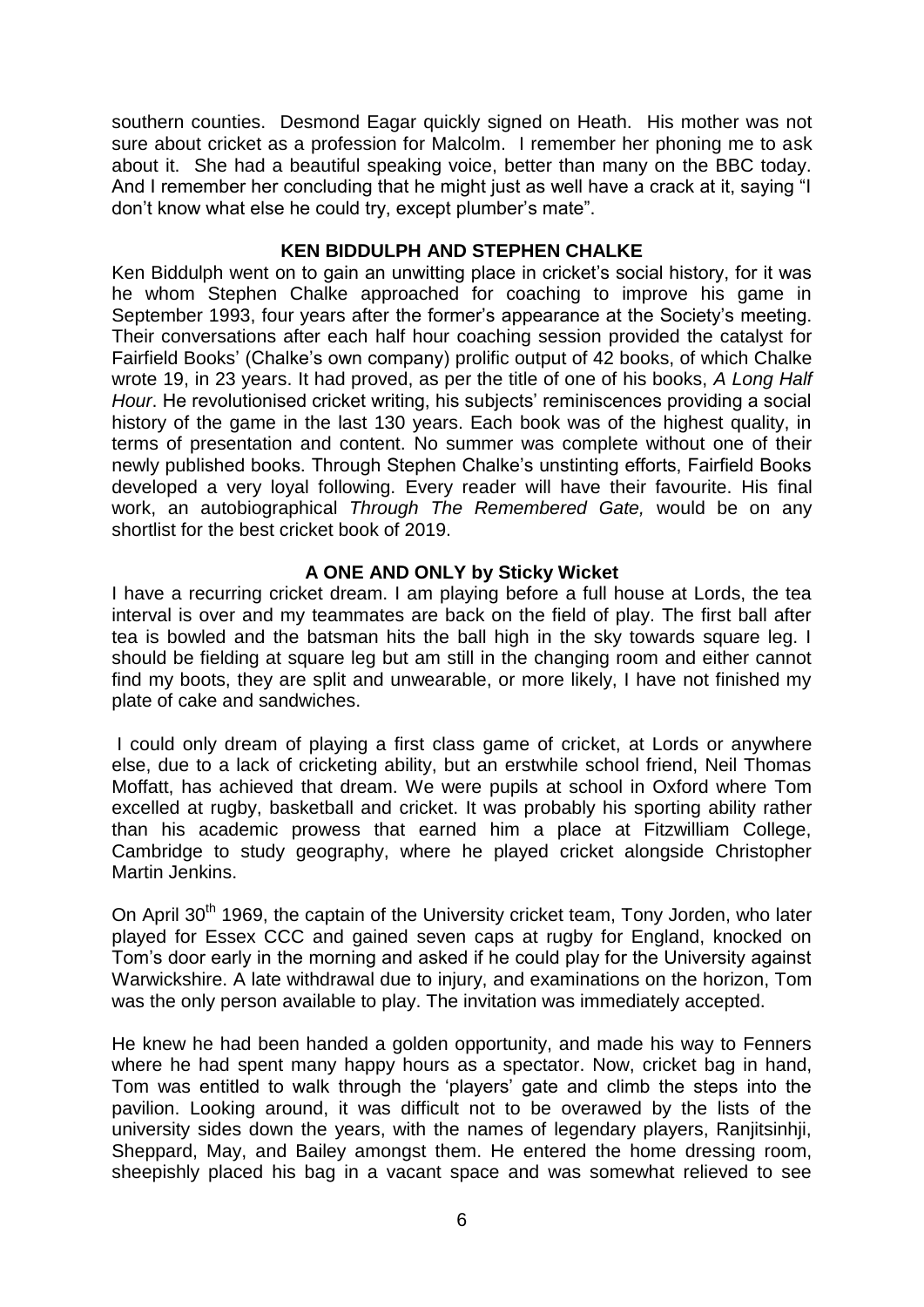several familiar faces, including two players who later made their name in the first class game, RDV Knight and Dudley Owen-Thomas. He was made welcome and the usual changing room banter was exchanged.

Warwickshire won the toss and put the university in to bat, which was somewhat unusual as the county XI's liked to have as much batting practice as possible against the universities. At 11.25am, Tom sighted the opposition for the first time; he realised that they were fielding their first team and he might possibly be out of his league. It contained five England players, Denis Amiss, John Jameson, AC Smith, Tom Cartwright and David Brown in addition to Billy Ibadulla, Jim Stewart, Bill Blenkiron, Neil Abberley, Graham Warner and Norman McVicker, all good solid county players. As the university side was reputedly packed with batting, Tom looked forward to sitting on the players' balcony, taking in his surroundings before enjoying a good lunch. However, the regular procession of batsmen making their way to and from the pavilion meant that not long after lunch with the score at 80 for 6, he was walking out to bat.

Norman McVicker, making his first class debut for Warwickshire, bowled the first ball to him, one of full length, on off stump. Tom's reaction was instinctive, a cover drive striking the ball in the middle of his bat, passing the cover fielder and continuing its smooth journey to the boundary rope. Tom had played the perfect shot to the first ball he received in first-class cricket. Unfortunately, this proved to be the pinnacle of his first class career. Norman McVicker did not bowl another half volley and nor did the other bowlers. Tom managed to survive a few more overs before deciding that it was time to be more positive, a fatal mistake. McVicker's next ball was on a length on Tom's leg stump. An expansive leg drive failed to make contact with the ball, which clattered Tom's stumps. The innings ended shortly afterwards when the University were bowled out for 90. Given their reputations, it was surprising that David Brown only took one wicket and Tom Cartwright none at all, whilst Norman McVicker achieved his maiden five-wicket haul in first class matches.

As the Warwickshire innings progressed, the weather brightened and batting became easier for the professionals. When Billy Ibadulla was dismissed, Denis Amiss joined Jim Stewart and they began to enjoy themselves against the University bowling before Tom's next unforgettable experience. A somewhat erratic bowler, Mike Nevin, came in from the Hughes Hall End and bowled a good length ball to Amiss that he would probably have straight batted in a test match. Against these young amateurs however, he chose to play an off drive. The ball deviated off line, nicked the edge of his bat and flew to second slip where Tom caught it, so ending his day on a high.

At close of play, Warwickshire were 143 for the loss of 5 wickets, a lead of 53 runs. It was time for Tom to reflect on the day's play and look forward to the following one, beginning with the national newspapers. He could see his name in print regardless of the number of runs he had scored, but next day, there were no newspapers to be seen. The print unions had thwarted his innocent pleasure by calling a one-day strike!

The weather on the second day was similar to the first, damp and misty, as Warwickshire progressed to 231 all out shortly after lunch. As the University team